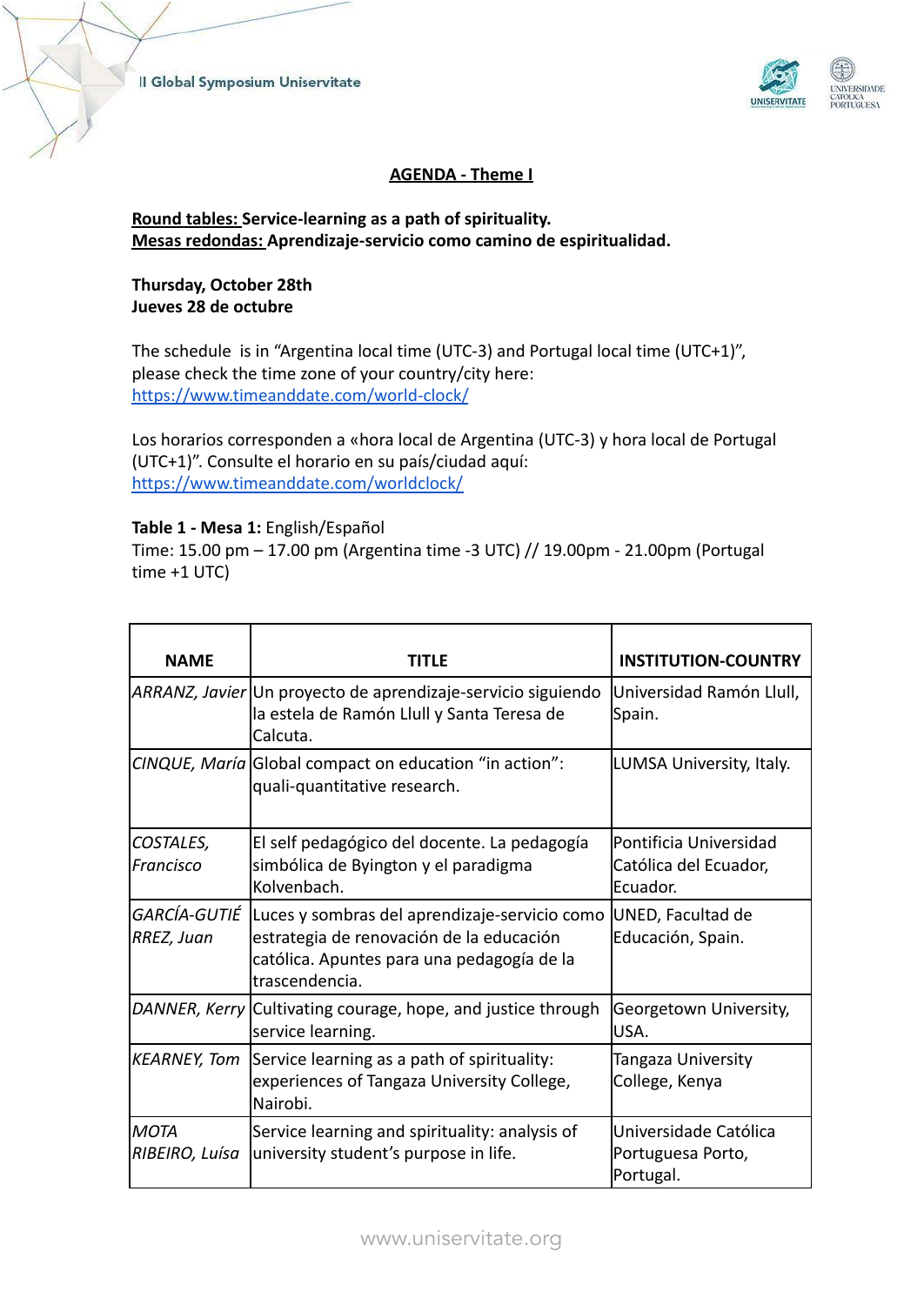Il Global Symposium Uniservitate



| PURCELL,    | Fr. Don Mcneill, csc: a pioneer in the                                 | University of Notre       |
|-------------|------------------------------------------------------------------------|---------------------------|
| l William   | encounter of service-learning as spirituality.                         | Dame, USA                 |
| YÁÑEZ, Rosa | A+S en curso de teología, un camino por hacer.  Pontificia Universidad | Católica de Chile, Chile. |

### **Friday, October 29 th Viernes 29 de octubre**

The schedule is in "Argentina local time (UTC-3) and Portugal local time (UTC+1)", please check the time zone of your country/city here: <https://www.timeanddate.com/world-clock/>

Los horarios corresponden a «hora local de Argentina (UTC-3) y hora local de Portugal (UTC+1)". Consulte el horario en su país/ciudad aquí: <https://www.timeanddate.com/worldclock/>

# **Table 4 - Mesa 4:** English/Español

Time: 08.00am – 10.00am (Argentina time -3 UTC) // 12.00pm - 16.00pm (Portugal time +1 UTC)

| <b>NAME</b>               | TITLE                                                                                                                                                            | <b>INSTITUTION-COUN</b><br><b>TRY</b>               |
|---------------------------|------------------------------------------------------------------------------------------------------------------------------------------------------------------|-----------------------------------------------------|
| GUEVARRA,<br>Leah Czarina | Nurturing a Spirituality of Interconnectedness<br>and Stewardship through Service-Learning.                                                                      | Miriam College,<br>Philippines                      |
| LEH-ARCENA,<br>Lilibeth   | Social Justice in Jesuit Education: A Case Study<br>on the Implementation of Service-Learning in<br>Ateneo de Davao University, Philippines.                     | Ateneo de Davao<br>University,<br>Philippines       |
| PEREGALLI,<br>Andrés      | Experiencias Formativas Inclusivas: camino para<br>desarrollar una espiritualidad transformadora.                                                                | UCA, CLAYSS,<br>Argentina                           |
| REYNDERS,<br>Kathia       | The Role of Service-learning in the Construction<br>of Europe: Lessons learned from the<br>Transformative Spirituality of Robert Schuman,<br>'Father of Europe.' | KU Leuven, Belgium                                  |
| ROMERO, Pilar             | Engendering empathy towards persons with<br>disabilities among the youth involved in ministry.                                                                   | University of Santo<br>Tomas Espana,<br>Philippines |
| ROSSA, Carina             | La pedagogía de Francisco y la espiritualidad del<br>aprendizaje-servicio.                                                                                       | LUMSA University,<br>lltaly                         |